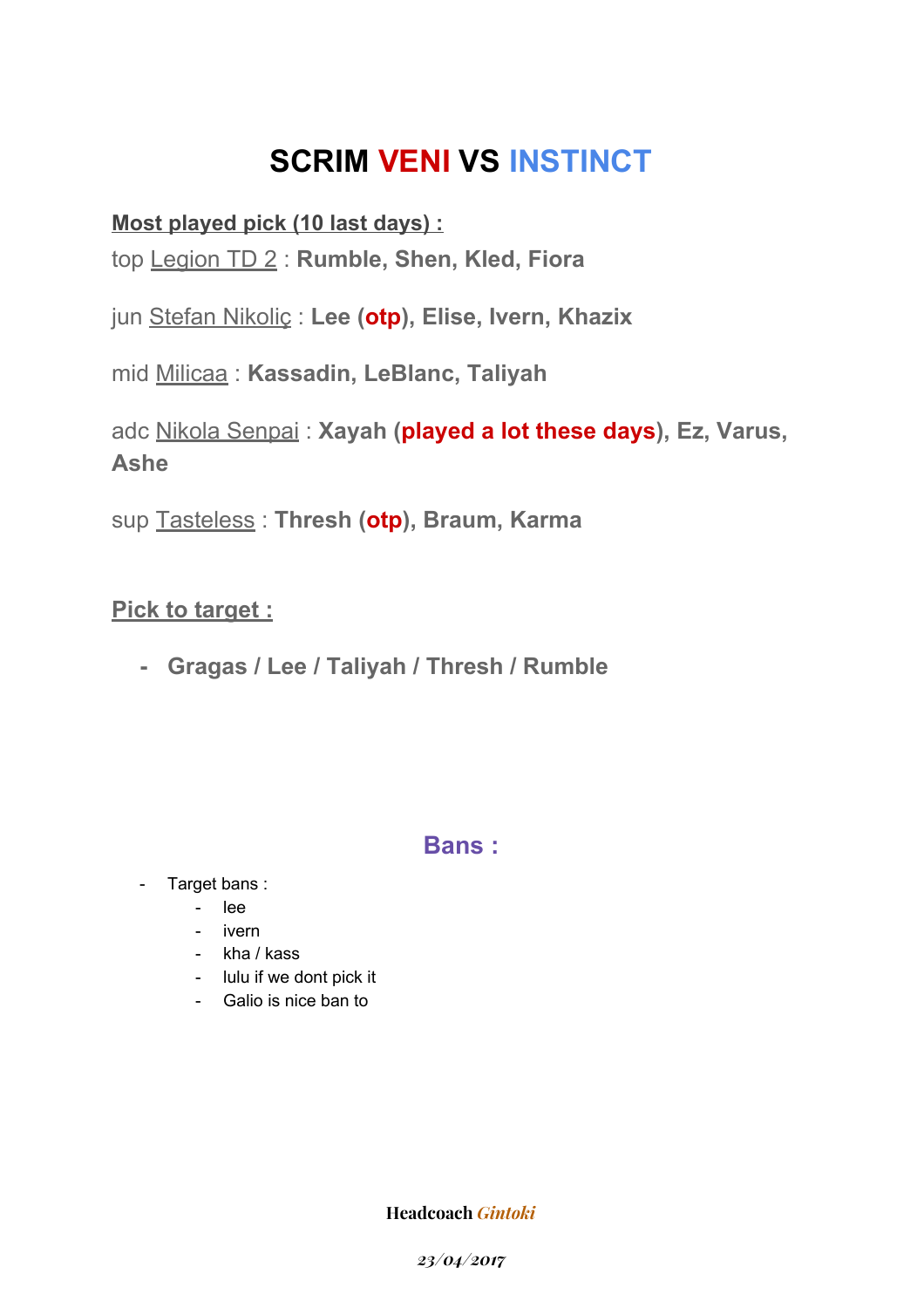## **Draft**

|                                                                                                             | Veni vs Instinct        |                                                                         |  |                                   |                 |  |  |  |
|-------------------------------------------------------------------------------------------------------------|-------------------------|-------------------------------------------------------------------------|--|-----------------------------------|-----------------|--|--|--|
|                                                                                                             |                         |                                                                         |  |                                   |                 |  |  |  |
|                                                                                                             |                         |                                                                         |  |                                   |                 |  |  |  |
|                                                                                                             | First pick draft (blue) |                                                                         |  | Last pick draft (red)             |                 |  |  |  |
|                                                                                                             |                         |                                                                         |  |                                   |                 |  |  |  |
|                                                                                                             | Ban 1                   | <b>Ivern</b>                                                            |  |                                   |                 |  |  |  |
|                                                                                                             |                         |                                                                         |  | Lee / Ivern                       | Ban 2           |  |  |  |
| nt : lee is otp                                                                                             | Ban 2                   | Lee                                                                     |  |                                   |                 |  |  |  |
|                                                                                                             |                         |                                                                         |  | Lee / Ivern                       | Ban 4           |  |  |  |
|                                                                                                             | Ban 5                   | <b>Kass or graves</b><br>if they dont                                   |  |                                   |                 |  |  |  |
|                                                                                                             |                         |                                                                         |  | Kha / Graves /<br><b>Kass</b>     | Ban 6           |  |  |  |
|                                                                                                             |                         |                                                                         |  |                                   |                 |  |  |  |
| nt: They are<br>playing a lot<br>rumble so maybe<br>we should focus<br>this pick first<br>instead of gragas | <b>Pick Blue</b>        | <b>Rumble to bait</b><br>top pick /<br>Gragas for the<br>safe flex pick |  |                                   |                 |  |  |  |
|                                                                                                             |                         |                                                                         |  | Grag                              | <b>Pick Red</b> |  |  |  |
|                                                                                                             |                         |                                                                         |  | Rumble                            |                 |  |  |  |
|                                                                                                             |                         | Gragas OR<br>counter pick top                                           |  |                                   |                 |  |  |  |
|                                                                                                             |                         | lulu if open /<br>Nami                                                  |  |                                   |                 |  |  |  |
|                                                                                                             |                         |                                                                         |  | Nami (lulu<br>probably<br>banned) |                 |  |  |  |
|                                                                                                             |                         |                                                                         |  | <b>Twitch</b>                     |                 |  |  |  |
|                                                                                                             |                         | Twitch / kog                                                            |  |                                   |                 |  |  |  |
|                                                                                                             |                         | Orianna / Viktor                                                        |  |                                   |                 |  |  |  |
|                                                                                                             |                         |                                                                         |  | Orianna OR<br>counter pick<br>mid |                 |  |  |  |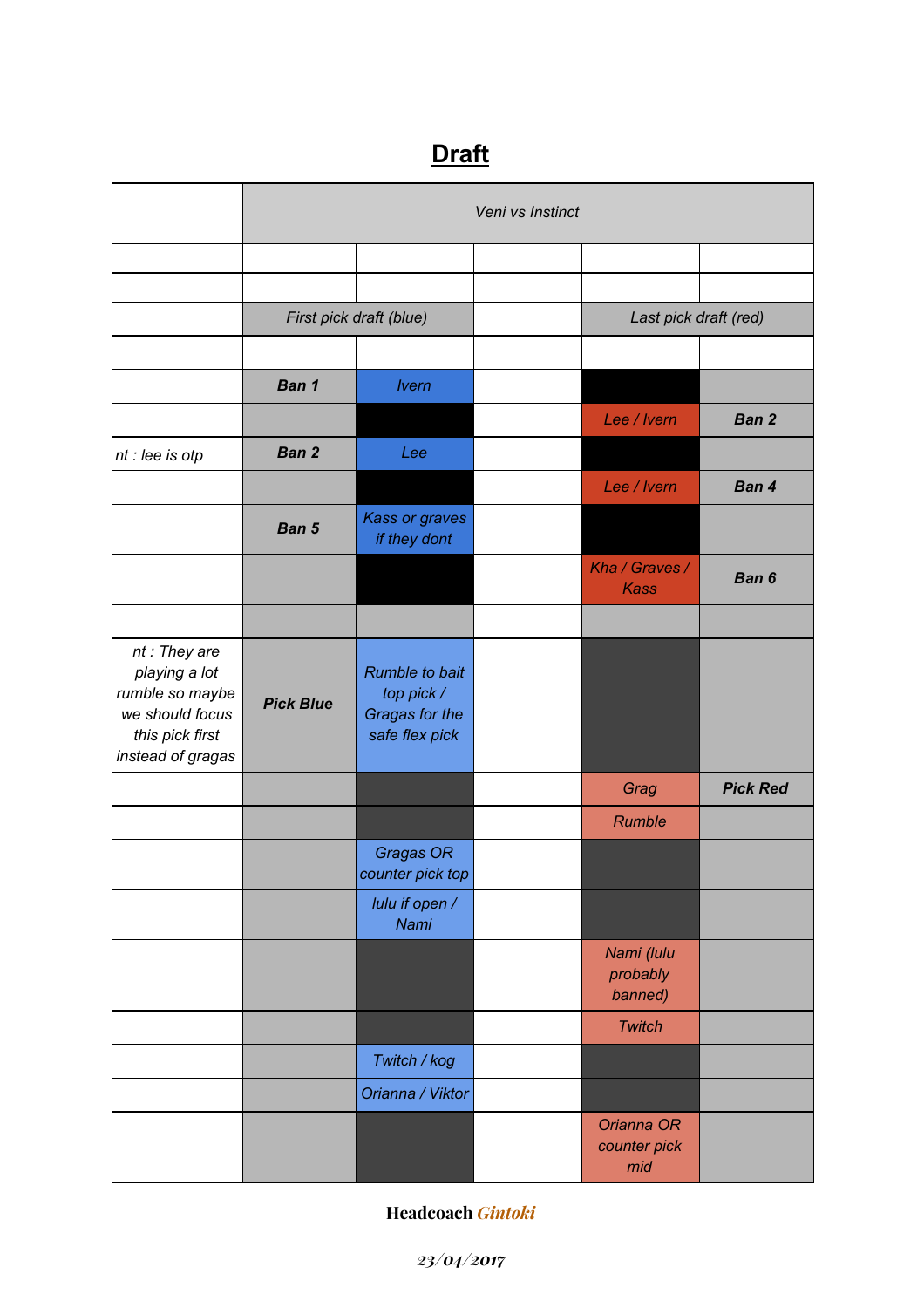#### **some synergy :**

- **Nami / Rumble :** good R duo
- **Gragas / All :** OP, that's all.
- **Ori / Gragas :** good follow up & pick up potential
- **Twitch + Ori & Nami :** lot of peels & buffs for murmel
- **Rumble / Gragas :** flex top & jung

#### **Early agressive move / Gank mid / timing 3:00**



#### gank 3" mid:

You can start red or raptor, you just need to do 3 camps to get lvl 3 asap, and you need to get your buffs cuz chap will probably invade the buff you didnt take if you gank mid

You need to get info at beginning of where their jungler will begin, so maybe invade as 5 top, or bot if you have the  $\frac{1}{2}$  comp for

for many of meta jung, timing of red + camp + blue is between 2:55 & 3:20

top need to push to roam at 3:00 to get vision in tribush or deep jung

bot need to freeze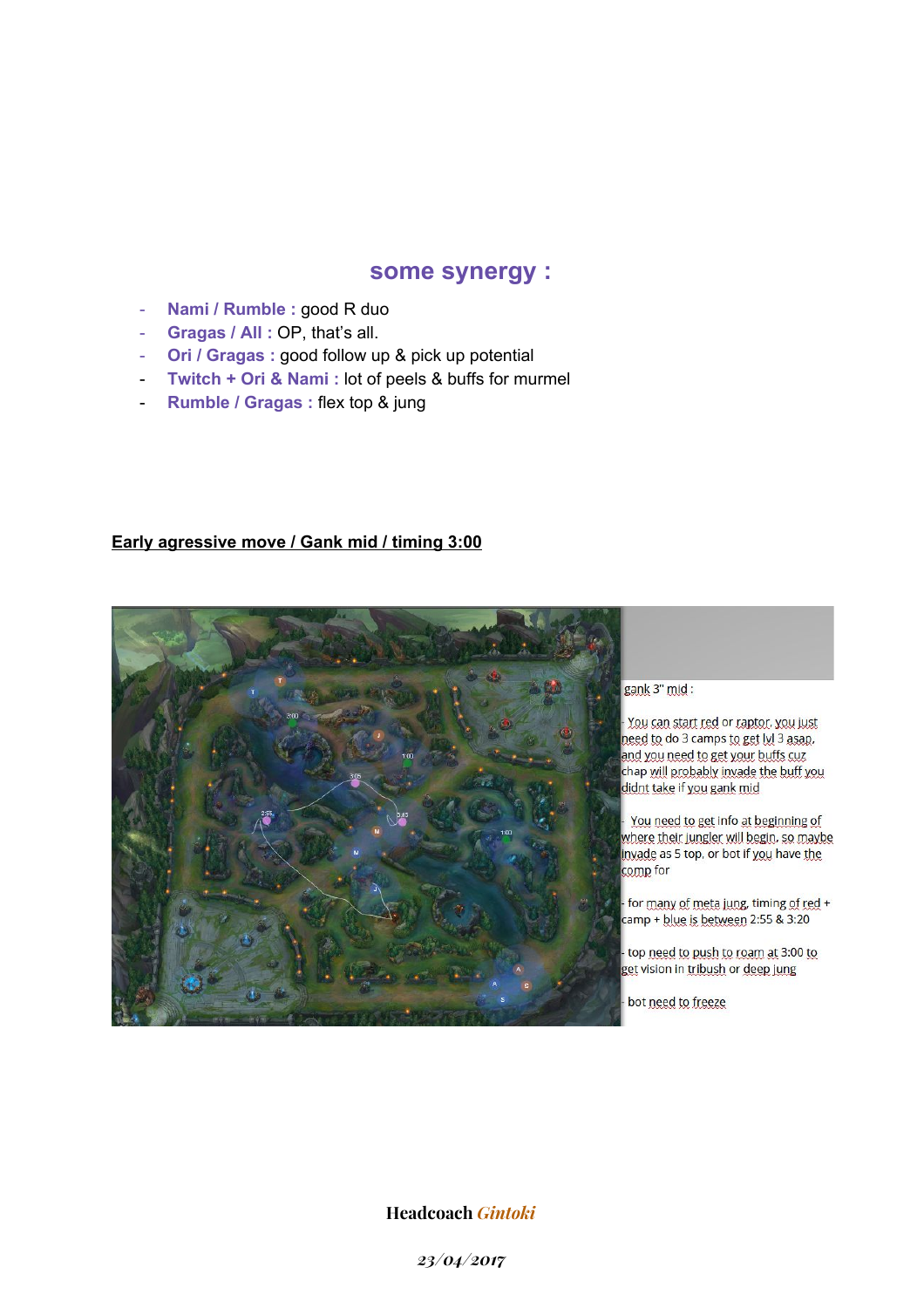## **Here is your last tierlist (Update 7.7)**

| 7.7                                                                                       | <b>FIRST BANS</b>                                                            | <b>SECOND BANS</b>                                            | <b>Top</b>                                                                                     | <b>Jungle</b>                                      | <b>Mid</b>                                                            | <b>ADC</b>                                                 | <b>Support</b>                               |
|-------------------------------------------------------------------------------------------|------------------------------------------------------------------------------|---------------------------------------------------------------|------------------------------------------------------------------------------------------------|----------------------------------------------------|-----------------------------------------------------------------------|------------------------------------------------------------|----------------------------------------------|
| <b>Godtier atm</b>                                                                        |                                                                              |                                                               | Rumble,<br>Galio, Shen,<br>Kled,<br><b>Renekton /</b><br>Fiora /<br>camille (still<br>viable?) | <b>Graves, lee</b><br>sin, khazix,<br>ivern, Elise | Viktor,<br>Orianna,<br>Ahri, Syndra,<br>(kruimel's<br><b>Taliyah)</b> | Cait, Kalista,<br>Lucian,<br><b>Varus</b>                  | range trio:<br>Nami / Zyra /<br><b>Karma</b> |
| toptier atm                                                                               | graves, ivern,<br>rumble, ori,<br>elise, kha,<br>lulu, vlad +<br>target bans | shen, fiora,<br>gragas, cait,<br>kalista, ahri,<br>tahm, ect. | Maokai,<br>Kennen,<br>Gragas,<br><b>Poppy</b>                                                  | heca, rek,<br>Kindred,<br><b>Gragas</b>            | Jayce,<br>Talon?, Zed,<br><b>Zilean</b>                               | Ashe / Sivir,<br>MF, Kog (if<br>lulu open),<br><b>Jhin</b> | Naut / Tahm,<br>Lulu / Janna                 |
| <b>situational</b>                                                                        |                                                                              |                                                               | Trundle, GP,<br>(Jayce?)                                                                       | Zac,<br>Rengar,<br><b>Skarner</b><br>(zac / olaf?) | (Jayce?),<br>Ziggs, Corki                                             | Twitch /<br>Vayne,<br>(Draven<br>main?)                    | <b>Alistar, Braum</b>                        |
| <b>Crafting</b><br>(dont worry<br>about tht it just<br>helps me while<br>making tierlist) |                                                                              |                                                               | 5/1<br>3y<br>$2/1+x$                                                                           | 5y<br>4y<br>3/2                                    | 5/1<br>3/1<br>$2/1+x$                                                 | 4y<br>$4/1+x$<br>2/1                                       | $3+x$<br>4y<br>$2+x$                         |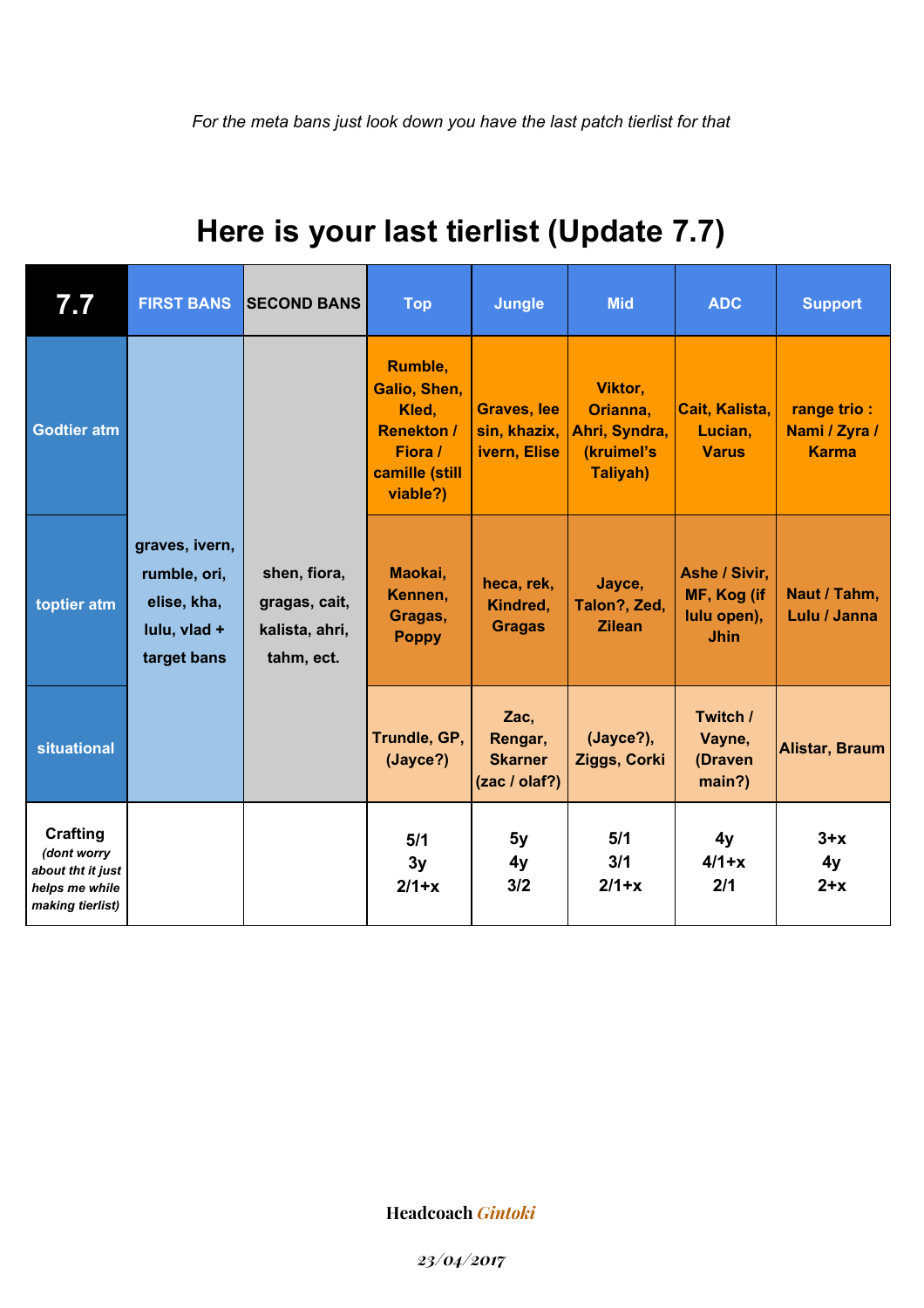# **REMEMBER :**

- you need a better vision during laning phase, then you all need to buy a pink ideally at these timing :
	- top : second back
	- jun : second back, first if possible
	- mid : second back, first if possible
	- adc : no need, only if your sup can't buy and you have extra gold
	- sup : first back
- The most economical way to get a good vision early is to have 3 defensive pinks at river and 1 agressive + some trinket at the side that your jungler has choosen to pressure
- Try to pressure more early weak lane, as caster ap mid or static toplaner, this is a good way to force sums and then it opens drake and fb tower.
- some early timing to pressure :
	- **4 mins :** gank by the back to pressure a weak lane and maybe get flash or sums **/** timing to engage pressure on the first lane&tower
	- **7 mins :** pressure the lane without flash and try to control river & ward deep
	- **10 mins :** force a pick-up to open drake
	- **12 mins :** force tower, you can siege, dive, anthg it depends of your comp
- Dont forget to share all CD & sums on the com

Call system :

- **- Each player is equal to 1**
- **when 2 players plays together, they form 1 unit of calling**.
- **- When 3 players are together, they still form 1 unit.**
- **- when 4 players are together, they form 2 units**
- **- when all 5 are tgh, they still form 2 units, basically (adc+sup) + (top+mid+jun)**

Each unit must have his own call, basically :

- info : CD, sums, HardCC in teamfight,
- shot : objectives, rotate, gameplan (¼, 1/3/1, ect), swap
- focus : skirmish focus, peels, CC rotate & hard engage

**Headcoach** *Gintoki*

*23/04/2017*